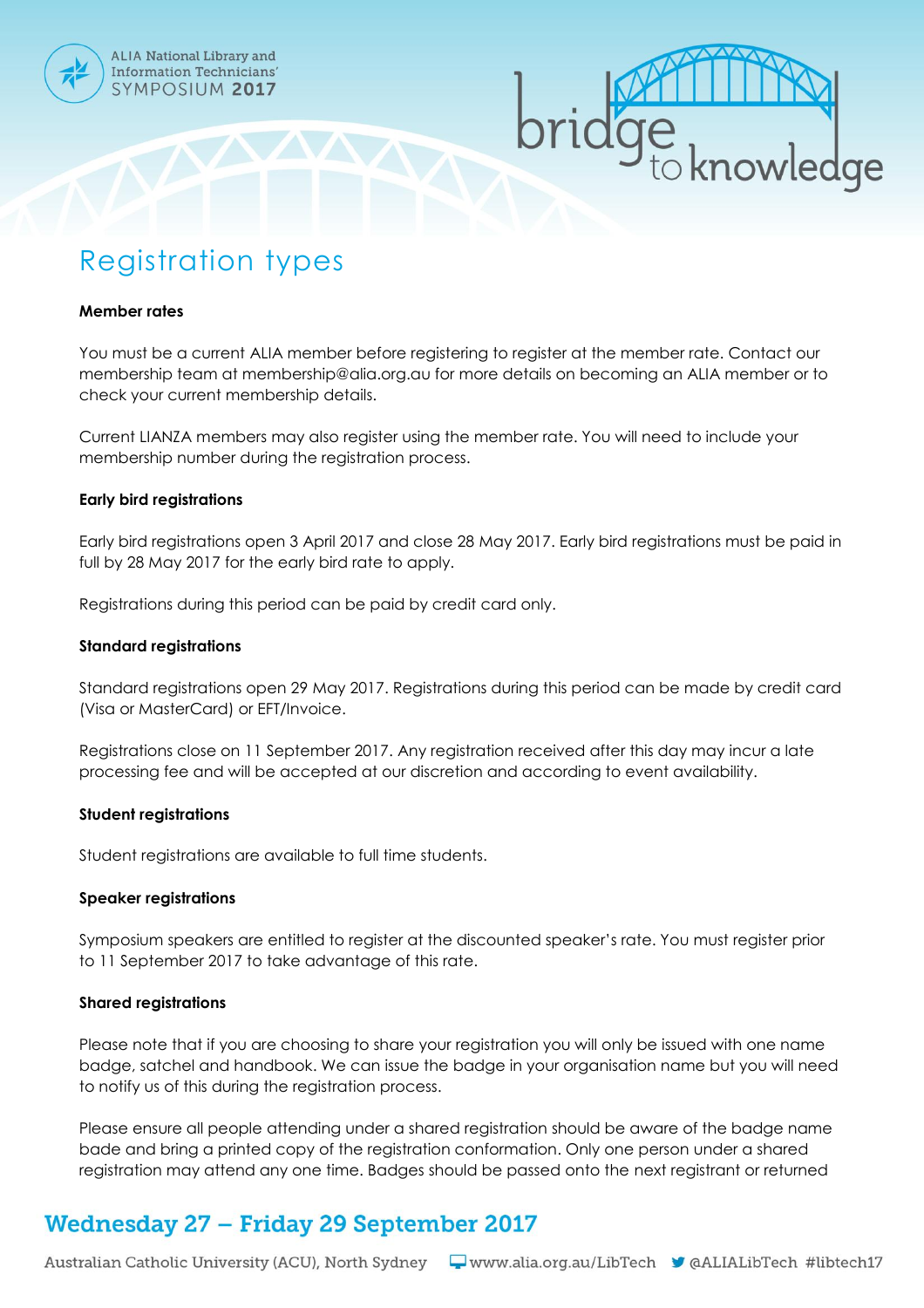

ALIA National Library and **Information Technicians'** SYMPOSIUM 2017



to the registration desk at the end of the session. Attendees must hold a badge to attend and badges will not be reissued if not returned.

# Disclaimer of liability

ALIA will not accept any liability for damages or any nature sustained by participants of their accompanying persons or loss of or damage to their personal property as a result of the symposium or related events.

## **Insurance**

ALIA confirms that the delegate registration fees do not in any way include insurance cover. It is recommended that you consider your individual travel and health insurance requirements prior to making travel arrangements.

## **Privacy**

ALIA complies with the National Privacy Principles set out in the Commonwealth Act 1988 and reaffirmed in the Privacy Act (Private Sector) Amendment Act 2000 which came into effect in law in December 2001. Unless required by law the Association will not disclose personal information about an individual unless the individual has provided consent, either at the time of providing the information or following a specific request. In registering for this symposium, your relevant details (limited to full name, organisation, state and email) will be included on a delegate list which will be distributed to all delegates and sponsors and future symposium organisers. Please advise us during the registration process if you do not consent for your details to be included on the delegate list.

# Media and photography

Media passes may be available for this symposium. Media passes are restricted to publishers, editors, journalists, photographers, and broadcasters associated with the LIS industry. Media attendees will be required to pre-register by contacting the ALIA Events Team at events@alia.org.au and may be required to produce accreditation. In registering for this symposium you accept that various events at the symposium may be photographed, video or audio recorded and that this content may be used by ALIA at its discretion on website, social media, newsletters or other promotional material.

## Payment

All amounts are in Australian dollars and are inclusive for Goods and Services Tax (GST) of 10%.

Payment may be made by credit card (Visa or Mastercard) or EFT.

# **Wednesday 27 - Friday 29 September 2017**